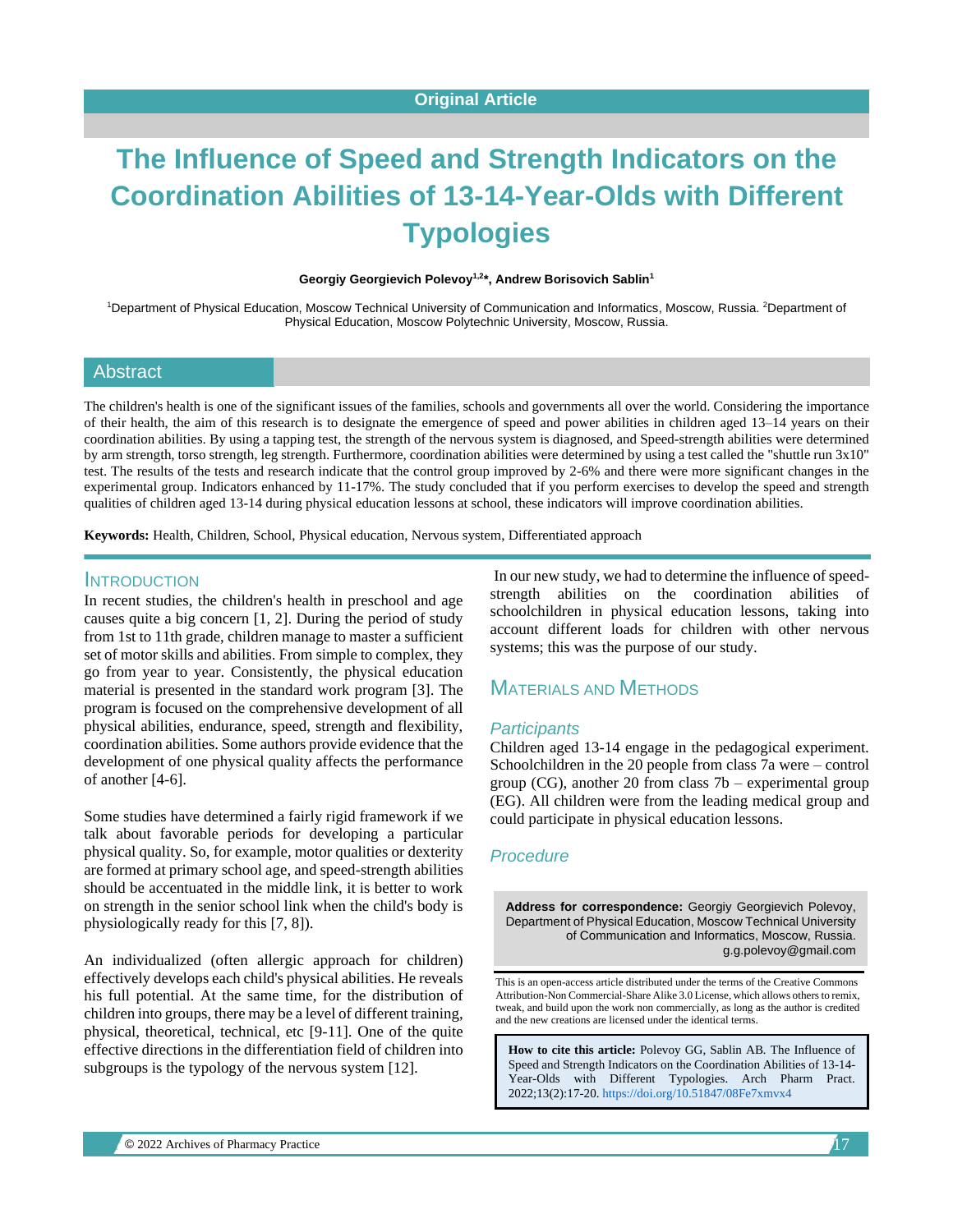The study was conducted at 60 Kirov (Russia) schools from January 12 - March 20 in 2020. For the entire period, 20 lessons of 40 minutes were held in each class.

The children were engaged in physical education on a stable schedule simultaneously on Tuesdays and Fridays.

Children from CG were pitched in the physical education program for secondary school students grades 1-11 [3].

After a short running warm-up, the EG children also conducted physical exercises to develop speed and strong point capabilities at each physical education lesson. The components of the load for children were different. Schoolchildren with a robust nervous system executed the complex with greater intensity in the process of arousal. Namely, they changed exercises more often and performed fewer series, and for schoolchildren, there was a volume load, opposite to a load of children using a sturdy nervous system [12].

Before the beginning of the pedagogical experiment, children from CG and EG passed a tapping test, which differentiated

them into subgroups taking into account the strength of the nervous system [6].

#### *Tests determined speed-strength abilities*

Flexion and extension of the arms whereas lying on the floor at the stop (arm strength) [13], long jump from a place with a push with two legs (leg strength) [14], lifting the torso from the prone position (torso strength) [15].

The development level of coordination abilities was determined by the test "shuttle run 3x10m" [6].

The results of the pedagogical experiment (percentage, mean value, and standard deviation) were processed using the Excel program. The percentage increase in indicators is calculated at the end of the experiment.

#### RESULTS AND DISCUSSION

After the tapping test procedure, children from grades 7a and 7b were differentiated according to typological characteristics, 10 people with strong and weak nervous systems in each subgroup. At the same time, all children in CG were engaged in a common group. During the study period, the values in the CG changed, the data in **Table 1**.

| <b>Table 1.</b> Indicators of speed-strength abilities and coordination abilities in CG |                              |                |        |                     |                |        |  |  |
|-----------------------------------------------------------------------------------------|------------------------------|----------------|--------|---------------------|----------------|--------|--|--|
| Test                                                                                    | <b>Strong nervous system</b> |                |        | Weak nervous system |                |        |  |  |
|                                                                                         | <b>Before</b>                | After          | %      | <b>Before</b>       | After          | %      |  |  |
| leg strength (cm)                                                                       | $185,1 \pm 4,7$              | $190.7 + 4.8$  | $+3%$  | $189.6 \pm 4.5$     | $197.2 + 4.7$  | $+4%$  |  |  |
| torso strength (20 sec)                                                                 | $12,8 \pm 1,1$               | $13,1 \pm 1,2$ | $+2\%$ | $12.3 \pm 1.1$      | $12,8 \pm 1,1$ | $+4%$  |  |  |
| arm strength (20 sec)                                                                   | $7.8 \pm 0.8$                | $8.0 \pm 0.8$  | $+3%$  | $8.2 \pm 0.8$       | $8.4 \pm 0.8$  | $+2\%$ |  |  |
| Shuttle run $3x10m$ (sec)                                                               | $8,1\pm0.2$                  | $7,8{\pm}0.2$  | $+3%$  | $8.4 \pm 0.3$       | $7,8 \pm 0.2$  | $+6%$  |  |  |

**Table 1** shows that the indicators in CG in schoolchildren with a resilient nervous system in the test "leg strength" improved by 3%, and in children with a weak nervous system became 4% higher. The indicators in the test "torso strength" in children with a strong nervous system became 2% higher, and in children with a weak one  $-4\%$ . In the "arm strength" test, schoolchildren with a strong nervous system succeeded by 3%, and children with a weak nervous system only 2%. The indicators of coordination abilities of children with a

strong nervous system improved by 3%, as well as in children with a weak nervous system by 6%.

Thus, according to the results of tests in CG, it can be assumed that the program for students of grades 1-11 in physical education does not significantly impact the indicators of speed, strength, and coordination abilities in children 13-14 years old. **Table 2** shows the results in the EG.

| Table 2. Indicators of speed-strength abilities and coordination abilities in EG |                              |                 |        |                     |                 |         |  |  |
|----------------------------------------------------------------------------------|------------------------------|-----------------|--------|---------------------|-----------------|---------|--|--|
|                                                                                  | <b>Strong nervous system</b> |                 |        | Weak nervous system |                 |         |  |  |
| Test                                                                             | <b>Before</b>                | After           | %      | <b>Before</b>       | After           | %       |  |  |
| leg strength (cm)                                                                | $197.0 \pm 6.8$              | $224.6 \pm 7.8$ | $+14%$ | $188.0{\pm}4.9$     | $218.1 \pm 5.7$ | $+16%$  |  |  |
| torso strength (20 sec)                                                          | $12.7 \pm 1.1$               | $14.4 \pm 1.2$  | $+13%$ | $13.0 \pm 0.8$      | $14.4 \pm 0.9$  | $+11\%$ |  |  |
| arm strength (20 sec)                                                            | $8.0{\pm}0.8$                | $9.1 \pm 0.9$   | $+14%$ | $8.5 \pm 0.5$       | $9.5 \pm 0.6$   | $+12%$  |  |  |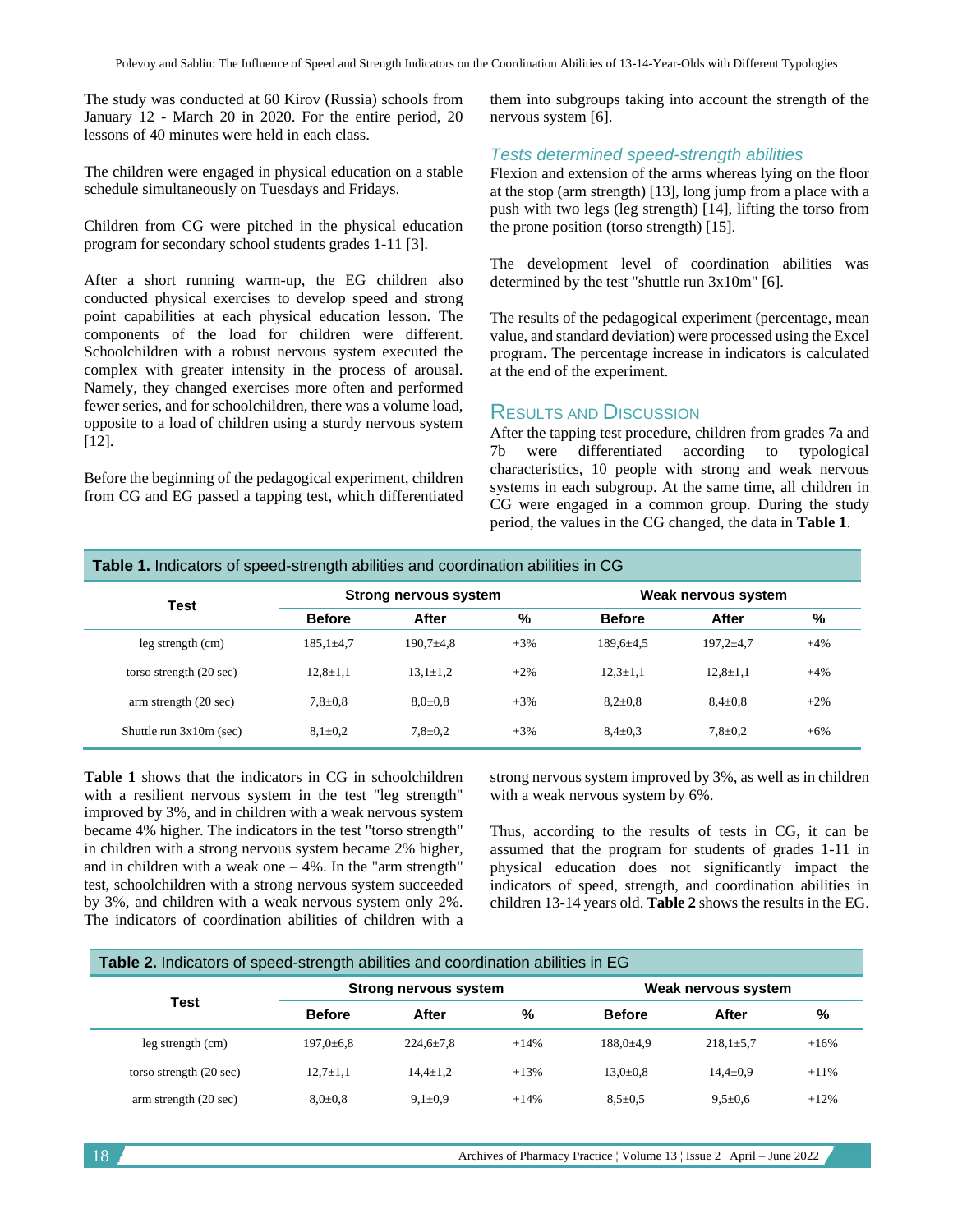| Shuttle run $3x10m$ (sec) | $8.7 \pm 0.2$ | $7,2{\pm}0.2$ | $+17%$ | $8.2 \pm 0.2$ | $7,0{\pm}0.2$ | $+14%$ |
|---------------------------|---------------|---------------|--------|---------------|---------------|--------|
|                           |               |               |        |               |               |        |

**Table 2** showed us that schoolchildren in the EG improved their physical qualities significantly. In the "leg strength" test, schoolchildren with a strong nervous system enhanced by 14%, and weak ones by 16%. In the "torso strength" test, the indicators were higher in children with a resilient nervous system by 13% and a weak once by 11% nervous system. In the "arm strength" test, the indicators in children with a strong nervous system were 14% higher, and in children with a weak nervous system, the indicators improved by 12%. The indicators of coordination abilities in the "Shuttle run 3x10m" test in children with a strong nervous system enhanced by 17%, and in children with a weak nervous system by 14%.

According to the results of the study in the EG, it can be said that the results of training for speed-strength diseases are manifested, while children perform exercises individually, train - they perform more exercises, and the load is performed constantly. At the same time, there was a positive effect on coordination in general.

According to the results of the study, several points should be noted:

- 1. The ordinary physical education program for students in grades 1-11 has a negligible effect on the indicators of speed and strength abilities. The results shown in CG prove the existence of a sensitive period for the development of speed-strength skills. Hence, their natural and insignificant increase in a fairly short time interval seems logical. The age of 13-14 years is favorable for developing speed and strength capabilities; such a statement is confirmed by the data obtained in previous studies [7, 8].
- 2. A distinguished approach in lessons in working with children is effective. In previous studies, its effectiveness in working with children of diverse ages as well as genders has been proven [9-11]. This is confirmed by our results obtained in the EG, in which the children were engaged in a differentiated way. The strength of the nervous system to the load. A stout nervous system is children who perform large doses in the same amount of time. Weak nervous system - can perform more substances more efficiently [12].
- 3. There was no work on the purposeful improvement of synchronization capabilities in the EG, but these indicators increased significantly following speed and strength abilities indicators. Therefore, it can be concluded that the purposeful development of speedstrength abilities entails the simultaneous development of coordination abilities. Such studies can be confirmed by the interconnection of some physical abilities of other authors [4, 5].

The article is promising, since the topic of public health in different countries is relevant [16-20].

## **CONCLUSION**

Thus, the results of the study allow us to draw some conclusions. As a result of a new study, the influence of speed-strength abilities on the indicators of coordination abilities of children aged 13-14 years has been established. In physical education classes at school, it is important to use an individual approach in which the main thing is the type of nervous system. The complex of speed and strength abilities should be used as an addition to the standard program at school at the age of 13-14 since this age is sensitive for developing these abilities. Summarizing the above, we can say that the purpose of the study has been achieved, and the data obtained during the experiment are promising for further study of the interrelationships of physical abilities of schoolchildren of different ages.

ACKNOWLEDGMENTS: Authors would like to thank all participants of the study.

## CONFLICT OF INTEREST: None

#### FINANCIAL SUPPORT: None

ETHICS STATEMENT: All procedures met the ethical standards of the 1964 Declaration of Helsinki. Informed consent was obtained from all parents of the children included in the study.

## REFERENCES

- Shuba LV. Modern approach to implementation of health-related technology for primary school children. Pedagog, Psychol, Med-Biol Probl Phys Train Sports. 2016;20(2):66-71. doi:10.15561/18189172.2016.0210
- 2. De Giorgio A, Kuvacic G, Milic M, Padulo J. The Brain and Movement: How Physical Activity Affects the Brain. Monten J Sports Sci Med. 2018;7(2):63-8. doi:10.26773/mjssm.180910
- 3. Kainov AN, Kuryerova GI. Working programs. Physical Culture. Grades 1-11. Comprehensive program of physical education of schoolchildren. Teacher; 2019. p. 169.
- 4. Bozdoğan TK, Kızılet A. The effect of coordination and plyometric exercises on agility, jumping, and endurance ability in badminton players. Int J Sports Exerc Train Sci. 2017;3(4):178-87. doi:10.18826/useeabd.345236
- 5. Jekauc D, Wagner MO, Herrmann C, Hegazy K, Woll A. Does Physical Self-Concept Mediate the Relationship between Motor Abilities and Physical Activity in Adolescents and Young Adults? PLoS One. 2017;12(1):1-18. doi:10.1371/journal.pone.0168539
- 6. Georgiy P. The development of speed-power qualities of schoolchildren with different typologies applying coordination training. Pedagog, psychol, med-biol probl phys train sports. 2019;23(1):43-6. doi:10.15561/18189172.2019.0107
- Bas H, Mark DSC. Sensitive Periods to Train General Motor Abilities in Children and Adolescents: Do They Exist? A Critical Appraisal. Strength Cond J. 2020;42(6):7-14. doi:10.1519/SSC.0000000000000545.
- 8. Solum M, Lorås H, Pedersen AV. A Golden Age for Motor Skill Learning? Learning of an Unfamiliar Motor Task in 10-Year-Olds, Young Adults, and Adults, When Starting From Similar Baselines. Front Psychol. 2020;11:538. doi:10.3389/fpsyg.2020.00538
- 9. Gavin C, Tony P, Christine J, Starla MC. Differentiating Instruction in Physical Education: Personalization of Learning. J Phys Educ Recreat Dance. 2017;88(7):44-50. doi:10.1080/07303084.2017.1340205.